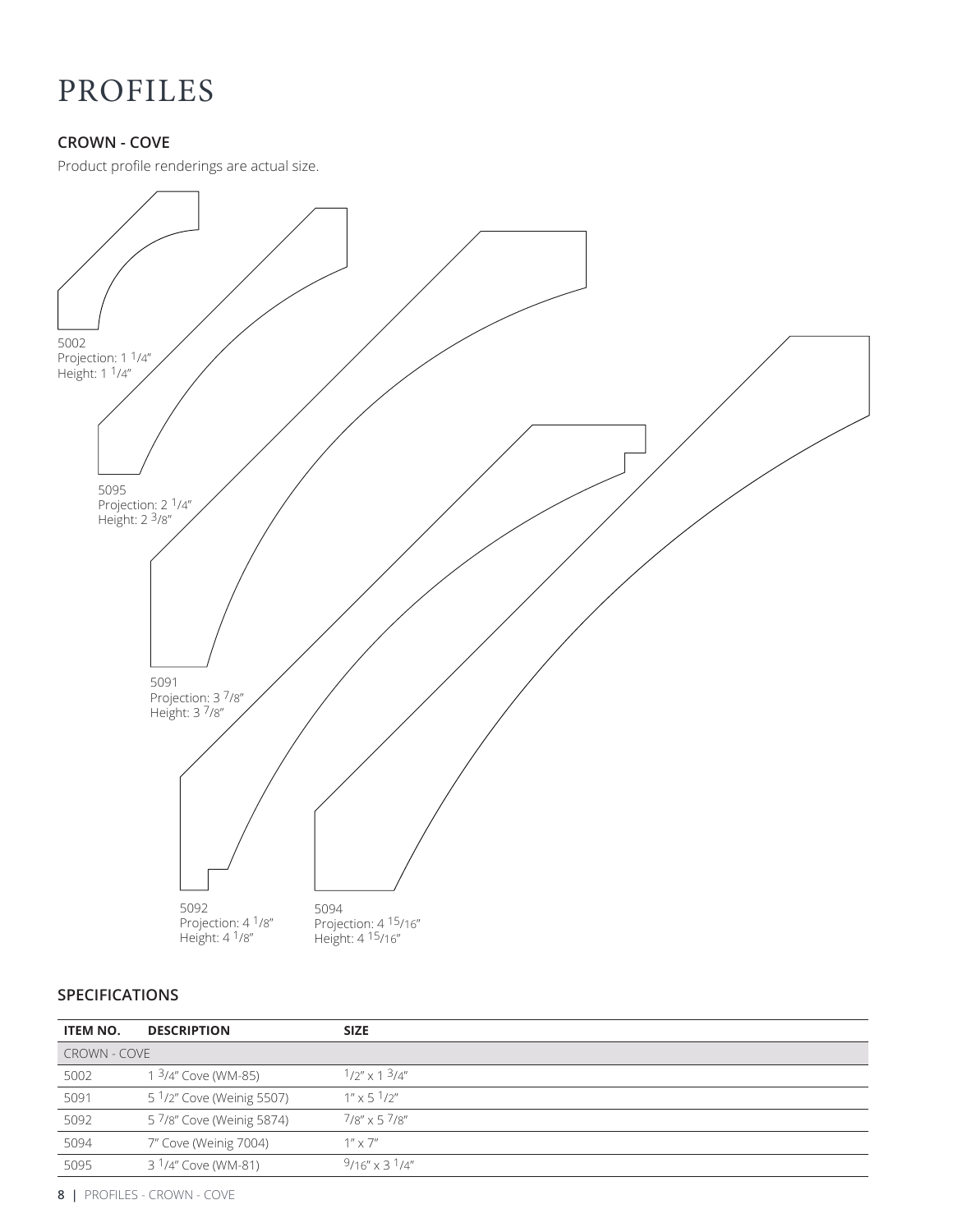### **CROWN - BEADED COVE AND BELL COVE**

Product profile renderings are actual size.



#### **SPECIFICATIONS**

| <b>ITEM NO.</b>                   | <b>DESCRIPTION</b>             | <b>SIZE</b>                    |
|-----------------------------------|--------------------------------|--------------------------------|
| CROWN - BEADED COVE AND BELL COVE |                                |                                |
| 5007                              | 3 <sup>3</sup> /8" Beaded Cove | $11/16'' \times 33/8''$        |
| 5062                              | 4 <sup>5</sup> /8" Beaded Cove | $13/16'' \times 45/8''$        |
| 5077                              | 4 <sup>1</sup> /2" Beaded Cove | $7/8'' \times 4^7/2''$         |
| 5080                              | $11/2''$ Bell Cove             | $11/16''$ x 1 $5/16''$         |
| 5081                              | $33/8$ " Bell Cove             | $3/4'' \times 3^3/8''$         |
| 5082                              | $41/2$ " Bell Cove             | $7/8'' \times 4 \frac{1}{2}''$ |
| 5083                              | 6" Bell Cove                   | $1'' \times 6''$               |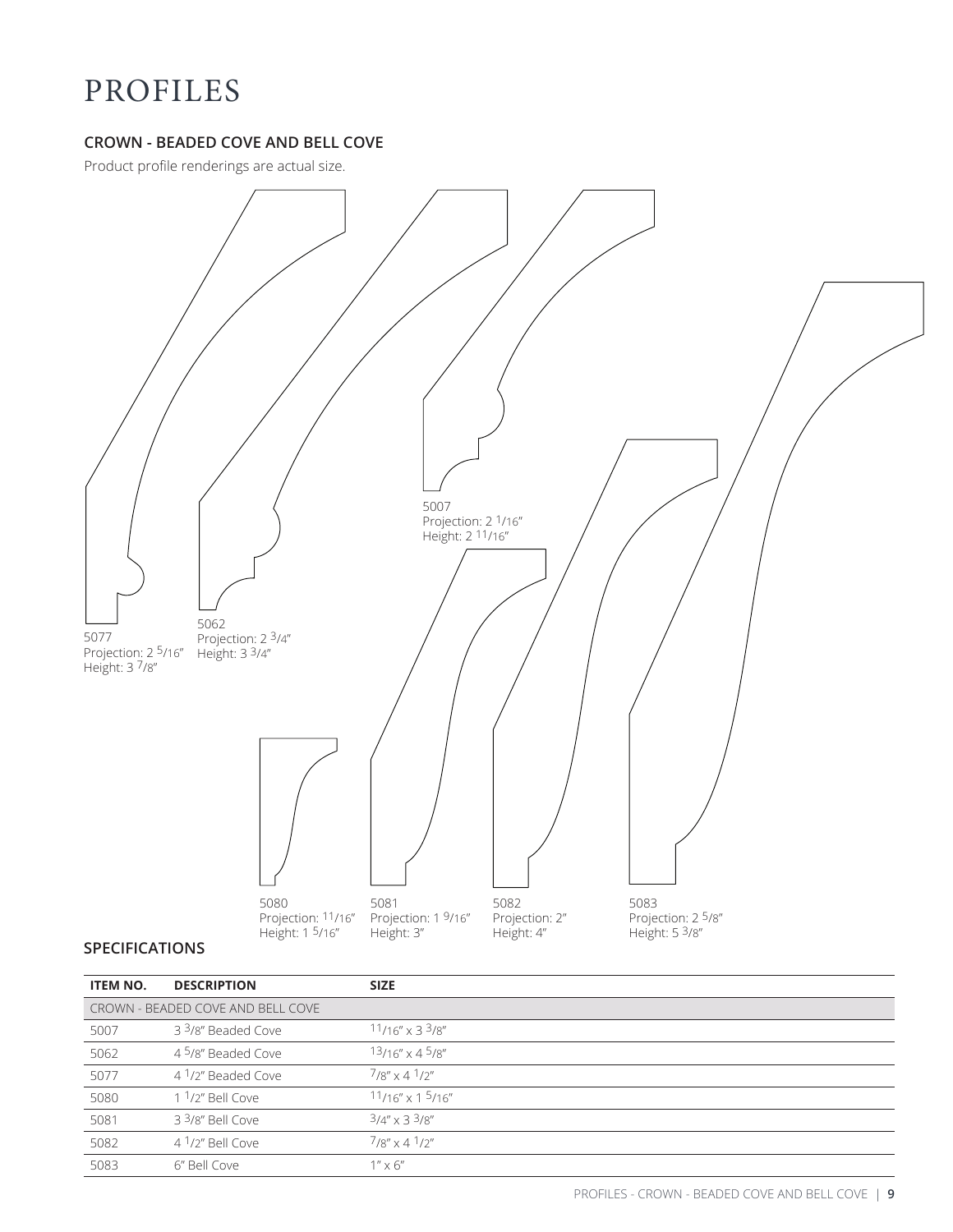#### **CROWN**

Product profile renderings are actual size.



Height: 3 5/8"

#### **SPECIFICATIONS**

| <b>ITEM NO.</b> | <b>DESCRIPTION</b>         | <b>SIZE</b>           |
|-----------------|----------------------------|-----------------------|
| <b>CROWN</b>    |                            |                       |
| 5011            | 5 <sup>1</sup> /4" Crown   | $3/4'' \times 51/4''$ |
| 5013            | 6" Beaded Crown            | $3/4'' \times 6''$    |
| 5014            | 5″ Crown                   | $3/4'' \times 5''$    |
| 5093            | 6 1/2" Crown (Weinig 6504) | $3/4''$ x 6 $1/2''$   |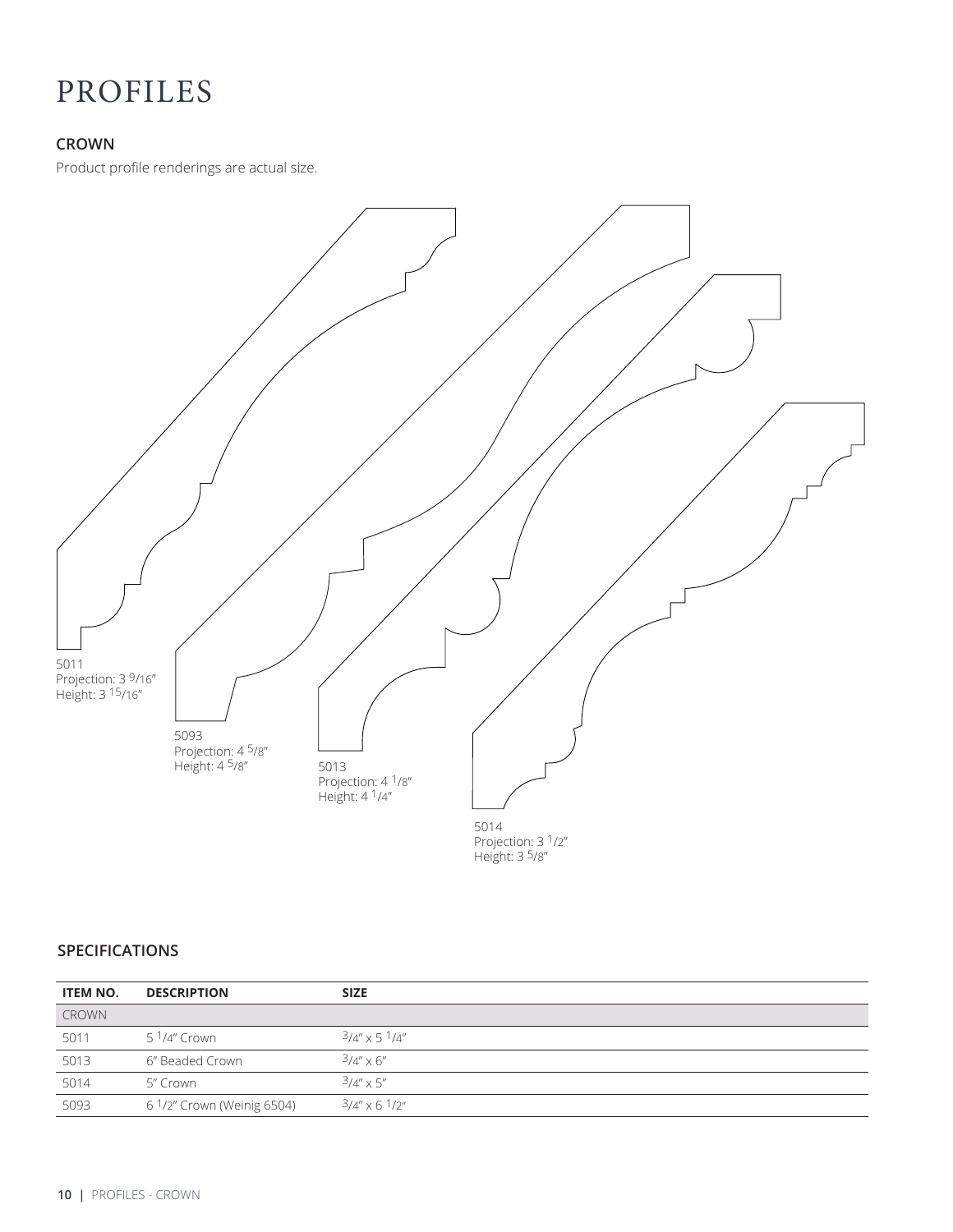#### **CROWN AND BED MOULDING**

Product profile renderings are actual size.



#### **SPECIFICATIONS**

| <b>ITEM NO.</b>     | <b>DESCRIPTION</b>               | <b>SIZE</b>             |  |
|---------------------|----------------------------------|-------------------------|--|
| <b>CROWN</b>        |                                  |                         |  |
| 5004                | 1 5/8" Crown (WM-68)             | $9/16'' \times 15/8''$  |  |
| 5005                | 2 <sup>5</sup> /8" Crown (WM-53) | $9/16'' \times 25/8''$  |  |
| 5008                | 3 5/8" Crown                     | $11/16'' \times 35/8''$ |  |
| 5010                | $41/2''$ Crown                   | $11/16'' \times 41/2''$ |  |
| 5023                | Shaker Crown                     | $11/16''$ x 2 $3/4''$   |  |
| 5090                | 3 3/4" Mission/Shaker Crown      | $11/16''$ x 3 $3/4''$   |  |
| <b>BED MOULDING</b> |                                  |                         |  |
| 5003                | Bed                              | $3/4'' \times 19/16''$  |  |
| 5024                | 1 $3/4$ " Bed                    | $3/4'' \times 1^3/4''$  |  |
| 5088                | 1" Bed                           | $5/8'' \times 3/4''$    |  |